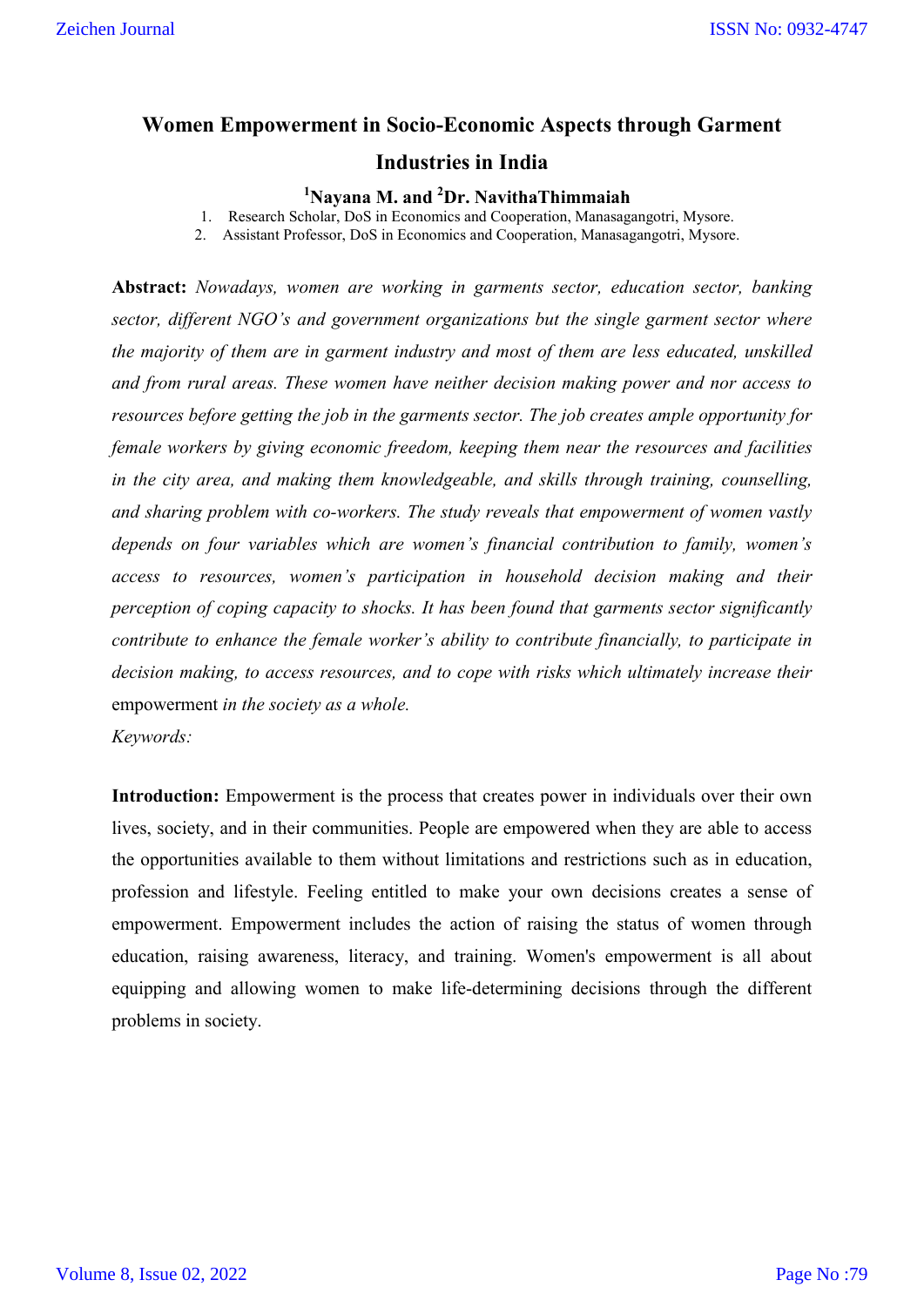#### **Conceptual Framework of Women Empowerment**



#### **Economic Empowerment**

Economic Empowerment basically relates to the economic freedom that women have and the increasing share of economic activity that they are performing. Women in India have started participating in the economic scenario of the country which gives a clear indication of the women empowerment. If women are economically empowered they can earn their living and support the family also which results in improving the standard of living in the society. In this way they can generate self-respect, self-esteem and other forms of benefits. Economic empowerment is however more than just financial stability for women. It has addressed the issues like property rights, household relations, and educational rights in the society. This is also supposed to improve the savings and credit which in turn strengthens women's say in decision making in their family. It is seen that when women control decision regarding credit and saving they improve the overall welfare of the family also. Women's income in a family is very important for educational, nutritional and economic improvement for the family. Governments have tried their level best to attempt strategies for financial independence of women. The investment in women's economic activities will improve employment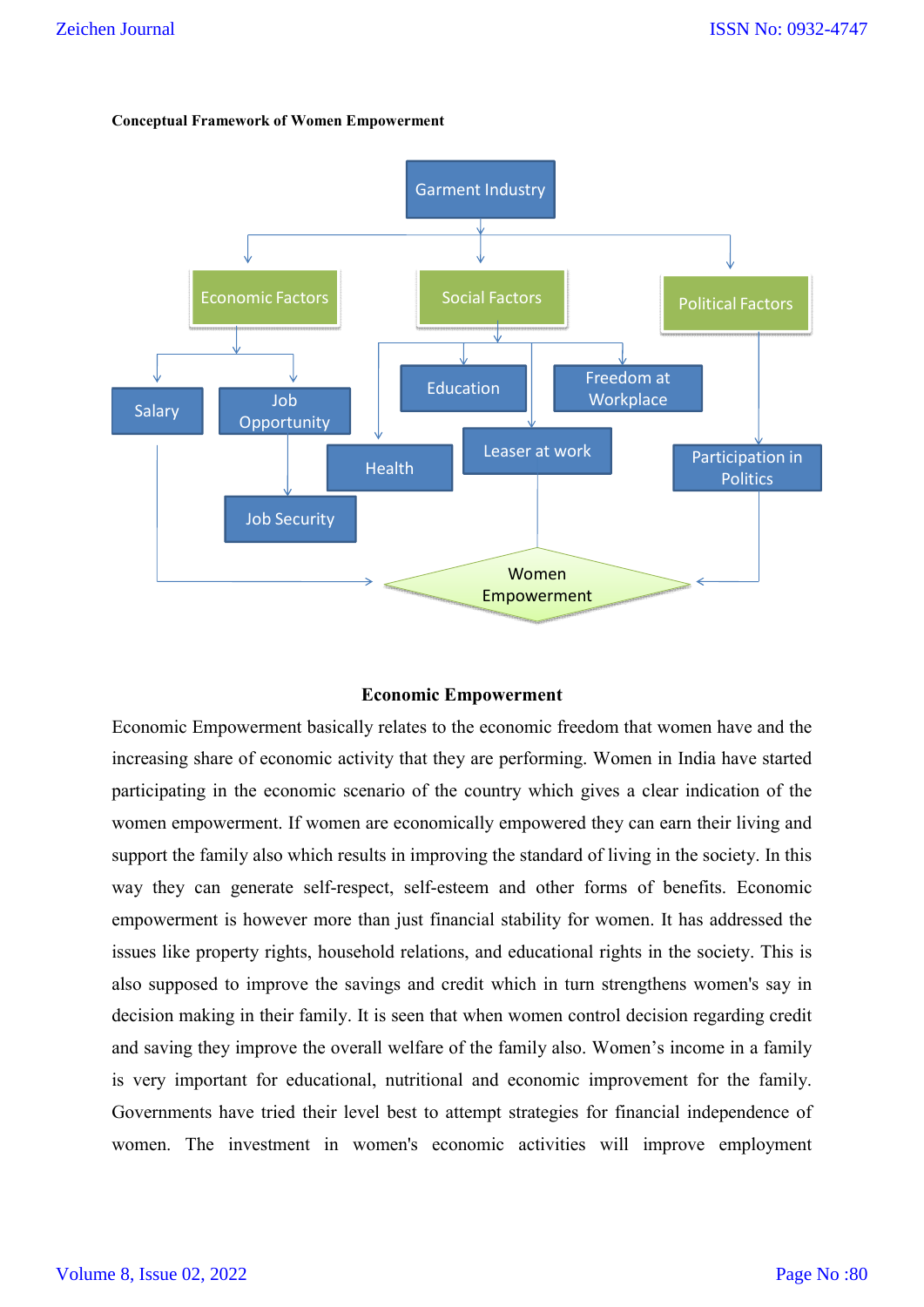opportunities for women. The microfinance program is providing an appropriate platform for initiating and sustaining income generating activities.

### **Social Empowerment**

Social empowerment means that women should get an eminent place in her family and society and should have a right to enable her to make use of available resources. SHGs are one such organization that mobilizes social empowerment among women. The members of SHGs are mostly women. The women save money in SHG for future gains in times of need. Although it is a gradual process but economic and political empowerment is not possible without social empowerment. Gender equality also plays a major role in this. Microfinance programs pursued through SHGs are a collective effort of group participants. The members co-operate with each another, it improves the social behavior. SHGs are giving opportunity to women to come out of the four walls of their houses and meet other members of the society; it leads to their socio-cultural empowerment. Microfinance acts as an entry ticket for women to enforce socio-economic empowerment which finally brings gender equality awareness. In these days the presence of women has increased in the public financial institutions such as banks and gram panchayat etc. But the development is slow in this field. For that the whole society needs a change.

#### **Political Empowerment**

If women are participating in the process of decision making in the political issues, then it can be an indicator of politically empowered women. According to Batliwala (1994) any approach that addresses the issue of empowerment and transformation of the existing power structures can be done through organized mass movement. Women"s political empowerment can take place both within and outside the formal politics. It has been proved that microfinance programs have empowered the women participants socially, economically as well as politically. Women with self-confidence and alertness are capable of taking part in the election process properly.

#### **The Changing Face of the Apparel Workforce and Workplace**

While demographics vary among countries (see Table 1inAppendix), the modern apparel sector has always been dominated by female workers. The makeup of those female workers, however, is evolving rapidly in response to a variety of social and economic drivers. Traditionally, a large proportion of garment workers have been young women with limited or no skills, and often rural migrants for whom the apparel sector provides one of few opportunities and likely a first opportunity—for wage-earning employment.9These women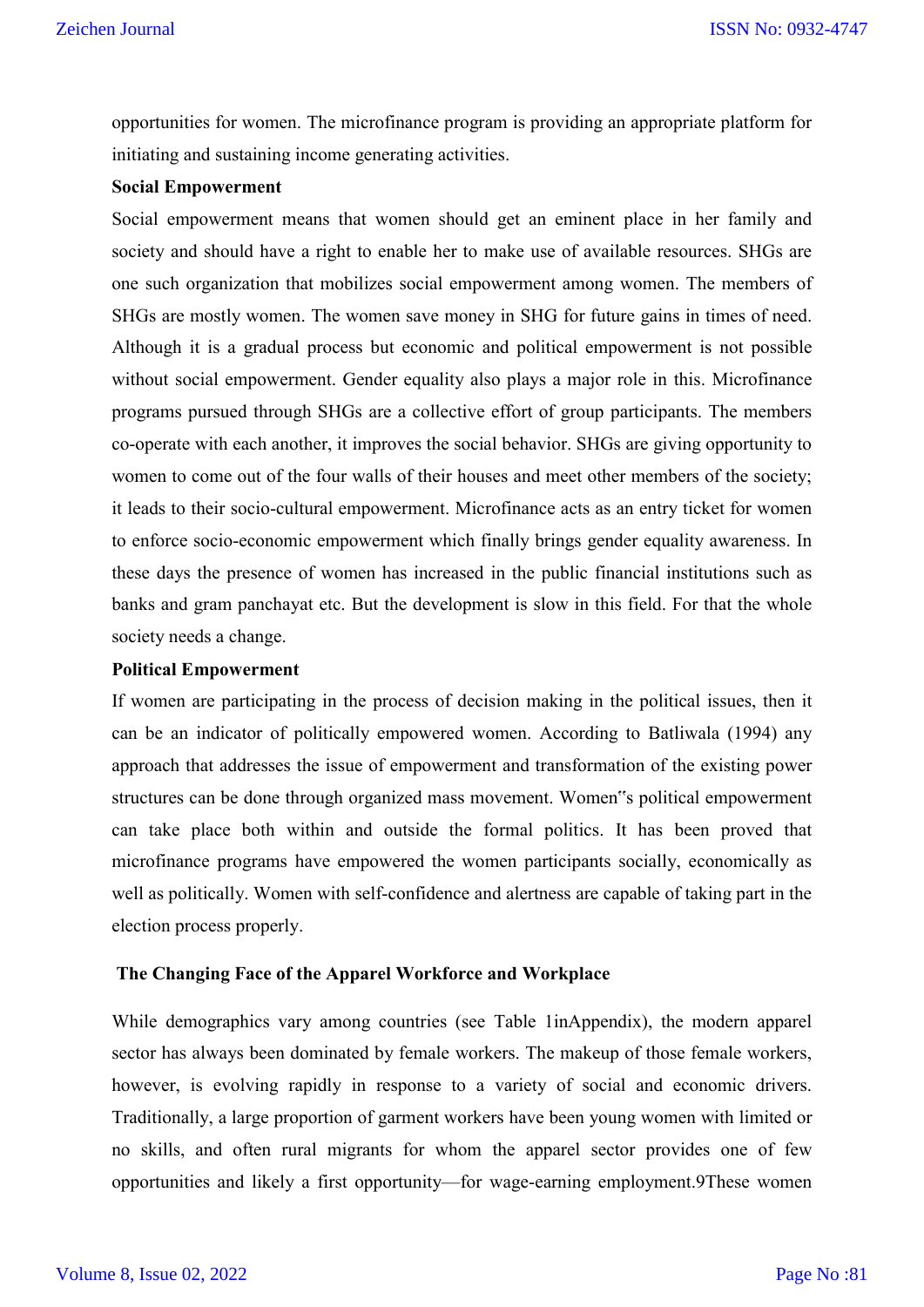were typically unmarried and childless, and tended to leave the apparel supply chain after a couple of years to return to their villages to marry and/or have children. Today, a growing proportion of women workers are marrying, having children, and remaining in urban areas to continue working within the apparel supply chain. In Bangladesh, for example, a 2015 study by the Asian Center for Development found that 57percentof female workers interviewed were married.10Within this context, apparel sector companies' approaches to women's empowerment should expand to recognize and encompass a more diverse female workforce across different stages of their lifecycle. Beyond the changes within women worker demographics, factors such as the introduction of new technologies and increased automation are changing the overall gender makeup of the global apparel sector. As new technology becomes available and larger firms investing more complete production processes, more men are being hired. While the opportunity for greater skills development and occupational growth exists for women workers, it appears that these opportunities may be going to a larger proportion of male workers and supervisors active in the market as men.

#### **Education, skills development and training**

Education and training matter throughout the life cycle. Access to quality education during childhood is important in itself and has important spill-over effects in breaking intergenerational poverty cycles, delaying marriage and childbearing and improving labour market outcomes later in life.

Encouragingly, in recent years the majority of countries have achieved gender parity in education at the pre-primary and primary levels. But, although most people believe that girls and boys should have equal access to good education – according to Gallup, the average across 19 countries in sub-Saharan Africa (SSA) was 96% in 2011 – discriminatory social norms and practices, including early marriage and the gendered division of household labour, reduce the access of girls (OECD, 2012b; Jones et al., 2014b; Purewal and Hashmi, 2015). Equally, in families that do not value education, girls are more likely to marry young and to take on more domestic work. According to Gallup, in 29 SSA countries in 2015, the average share of married girls aged under 18 with a secondary education was 16% compared to 36% of unmarried girls.

Disparities in girls' secondary enrolment persist; in 2012 in SSA and South and West Asia, 84 and 93 girls respectively were enrolled on average for every 100 boys (UNESCO, 2015). Secondary completion can be a challenge for both boys and girls, but the most extreme cases of educational disparity remain at girls' expense (ibid.). Gender intersects with other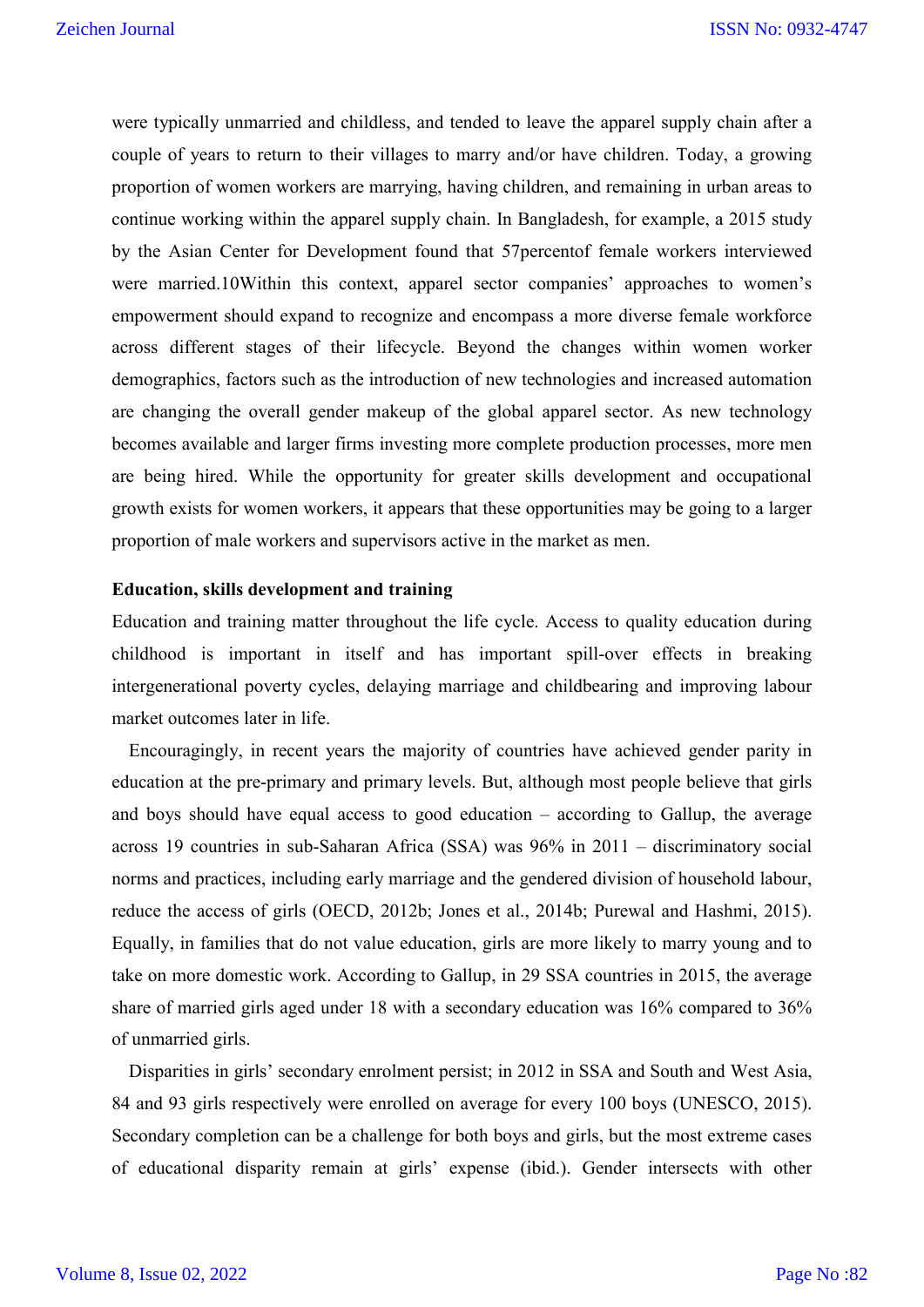inequalities, as girls in the lowest wealth quintiles are often the least likely to ever enrol in school. During the 2000s in Niger and Guinea, approximately 70% of the poorest girls had never attended school – around 10 percentage points higher than the share of the poorest boys (UNESCO, 2015). This is particularly significant given the relationship between educational attainment and eventual employment and earnings.

Norms (and resulting practices) notwithstanding, both macro-level and very practical constraints often inhibit girls' attendance at schools. At a macro level, the availability and quality of jobs influence female labour force participation, and by extension, demand for female education (see Verick, 2014). At a micro level, specific barriers to attendance include a lack of household resources, institutions that are inhospitable to girls who are menstruating, pregnant or have children, curricula that reinforce traditional gender roles and a lack of female teachers (see UNFPA, 2014). Provisions aimed at reducing these specific constraints can help to bolster girls' attendance – as in Western Kenya, where paying for school uniforms led to reductions in dropout rates, adolescent marriage and pregnancy (Duflo et al., 2006).

Girls' access to education can also be severely affected by external shocks, and by economic crises in particular. During periods of national economic contraction, primary school completion rates are estimated to fall by 29% for girls compared with 22% for boys (Stavropoulou and Jones, 2013). Where household-level economic shocks drive mothers to increase their paid economic activity, girls are often the first to be removed from school to take on extra domestic responsibilities, including looking after younger siblings (Stavropoulou and Jones, 2013). Furthermore, crises and emergencies, especially conflict, have a negative effect on girls' education, 'with 4 of the 5 countries with the largest gender gaps in education facing war or insurgency' (Nicolai et al., 2015: 9).

The barriers to female education, whether systemic or temporarily caused by shocks, have serious repercussions for their prospects later in life. The opportunity cost is large: in lowincome countries, earnings per year of education are higher for females than males (Patrinos and Montenegro, 2014; Peet et al., 2015). An additional year of primary school for girls can later increase wages by around 10%, rising to 15-25% for each extra year of secondary school, and nearly 17% for tertiary education (Schultz, 2002; Patrinos and Montenegro, 2014, cited in Sperling et al., 2016).

While educating girls is a primary means of increasing economic outcomes later in life, adult training and skills development programmes are also important to women's economic empowerment. Our analysis of Gallup data from 11 Asian countries suggests that large shares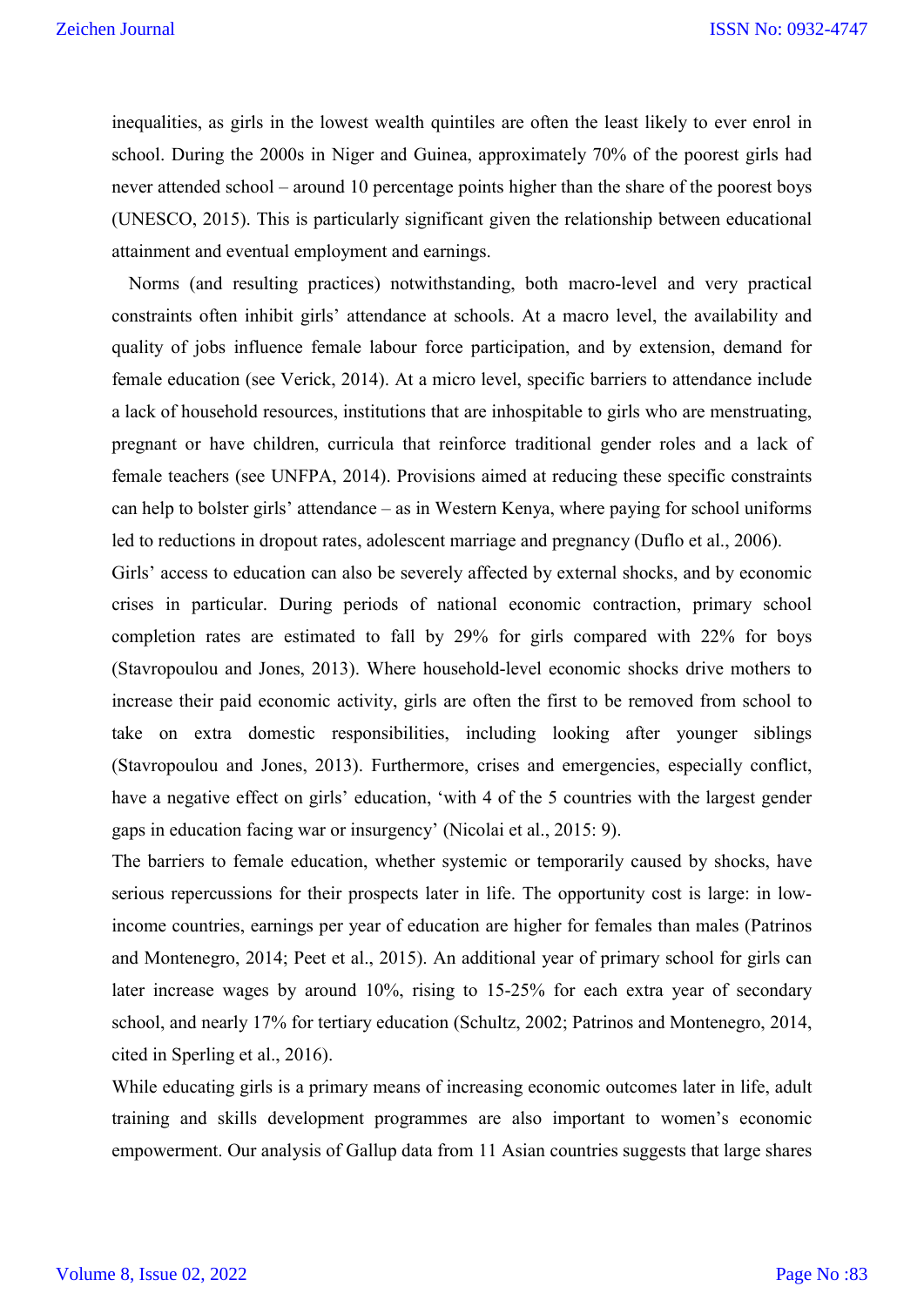of women (and men) were dissatisfied with their education. However in China, for example, just 10% of women and 13% of men had participated in continued education or training. Lifelong learning initiatives are a well-established focus of development programmes, and have subsequently been subject to extensive assessment. A recent review of women and girls' economic empowerment programme evaluations found that joint interventions that combine vocational training with life skills (to increase knowledge of rights and capacity to manage challenges, including around sexual and reproductive health) can be beneficial; such programmes are often highly cost-efficient and can be offered effectively in a wide range of contexts with adjustments to fit local context (Taylor and Pereznieto, 2014

#### **Health**

Before getting to the main subject of occupational health and safety, it is important to look at the overall state of garment workers' health in Bangalore, and their access to health care services. Workers come from various suburbs of Bangalore and the villages beyond them, and are generally aged between 18 and 45 years. Their lower socioeconomic status, coupled with the lack of other viable livelihood options, puts them at a particular disadvantage while dealing with health related problems. In a random survey conducted by the Employees State Insurance Corporation (ESIC) in 2014, it was found that 60.6% workers of those surveyed were anaemic.

1 Various occupational health issues, such as breathing problems and respiratory illnesses that result from inhaling cotton dust, are common in the industry. According to an ESIC official, 80 per cent of all tuberculosis (TB) cases registered in 2009 were from garment workers.

2 Silicosis, an incurable lung disease also affects workers engaged in sand blasting. To make matters worse, garment units where these processes are involved are not classified under hazardous industries, according to an official from the Department of Factories, Boilers, Industrial Safety & Health. Musculoskeletal problems like back aches, body, hand and leg pain are reported by the majority of workers as a result of repetitive work.

Although major accidents are not common, minor accidents such as puncture wounds from needles are a daily occurrence.

Health needs to be looked at from the broader context of a worker's daily routine. Workers wake up early to cook for the family, commute long distances to get to work and back, skip breakfast and other meals to save time, drink less water to avoid visiting the restroom and work without pause to meet high production targets. Stress caused by abusive behaviour from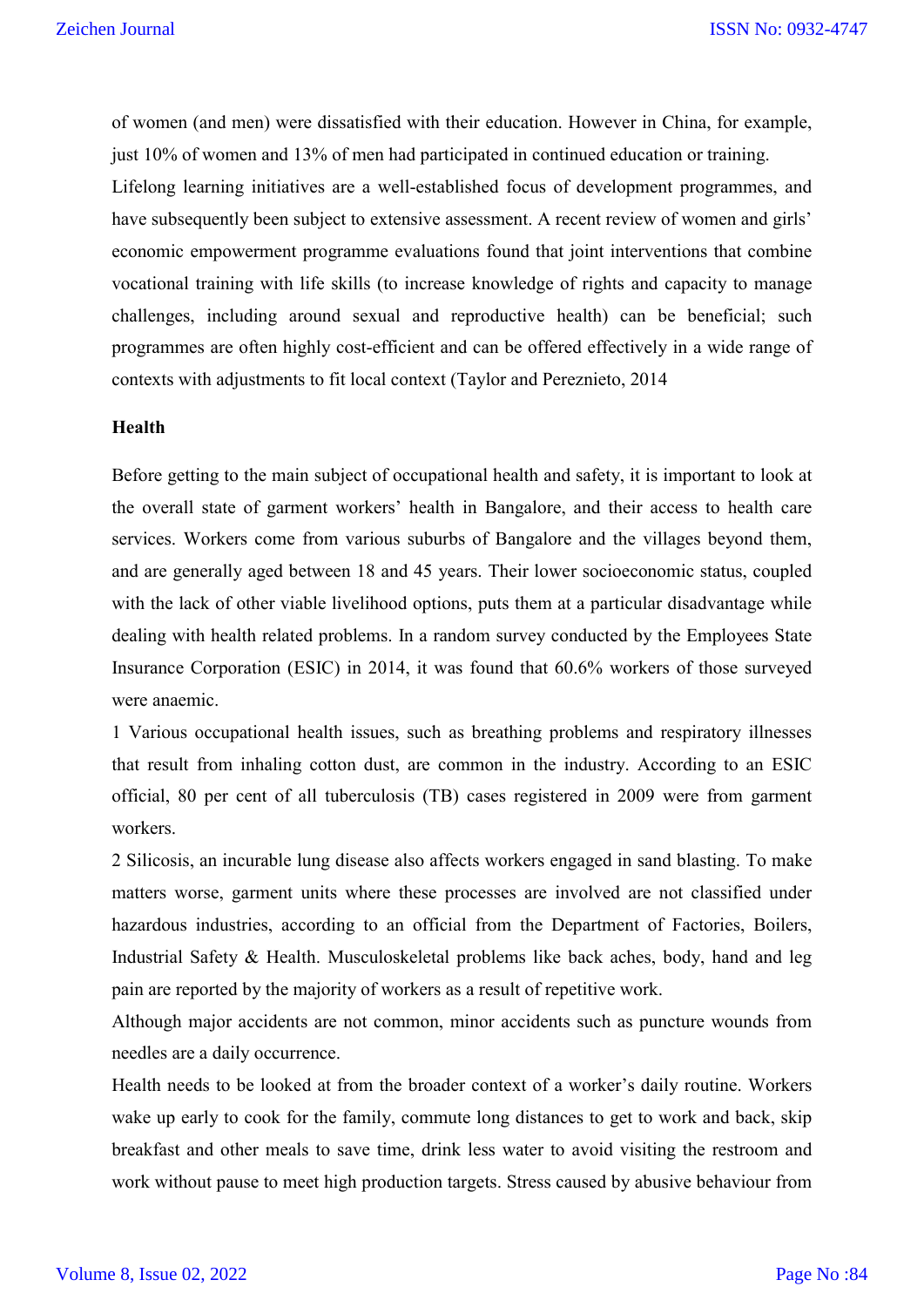supervisors, the repetitive nature of their work and the occupational hazards that they face daily, coupled with minimum wages of less than INR 300 per day (\$4.61) that barely allow them to make ends meet and the resulting low nutrition status, have a deeply negative impact on their general health. for mismanagement and poor delivery. Privatization is indirectly present in the form of tertiary care tie-ups that bleed the state exchequer and affect the quality of services that could otherwise have been used to boost primary and secondary care centers run by the ESI.

Workers' health issues are treated in a matter of fact manner. Obtaining leave through ESI is still difficult, and often involves bribing the doctor in charge. Irregular periods, excessive bleeding and white discharge are the most commonly reported reproductive health issues among workers, according to trade union activists working in the sector. Paid maternity leave, at three months, is woefully inadequate, with an extra month in case of complications. Many garment workers are forced to leave their jobs altogether to take care of their young children as factory often fail to meet their statutory duty to provide a crèche.

The nutritional status of garment workers is generally poor, as a result of low pay, the poor quality of food provided in factory canteens, and societal attitudes that are generally discriminatory towards women. A pediatrician working with the State ESI informed us that malnutrition, growth retardation and behavioural problems are often found in the children of these workers as a result of low nutritional status.

#### **For Safety:**

- Not enough fire exit doors and ventilation for air circulation of industry building
- It is found that most of the garment industries do not use safety sign according to the ILO conventions.
- Most of the fire and smoke alarm bells does not work in garment industries and
- Many garment industries does not have fire and smoke alarm systems.
- Routes are blocked by storage materials.
- Machine layout is often staggered.
- No provision for emergency lighting.
- Doors, opening along escape routes, are not fire resistant.
- Doors are not self-closing and often do not open along the direction of escape.
- Adequate doors as well as adequate staircases are not provided to aid quick exit.
- Fire exit or emergency staircase lacks proper maintenance.
- Lack of proper exit route to reach the place of safety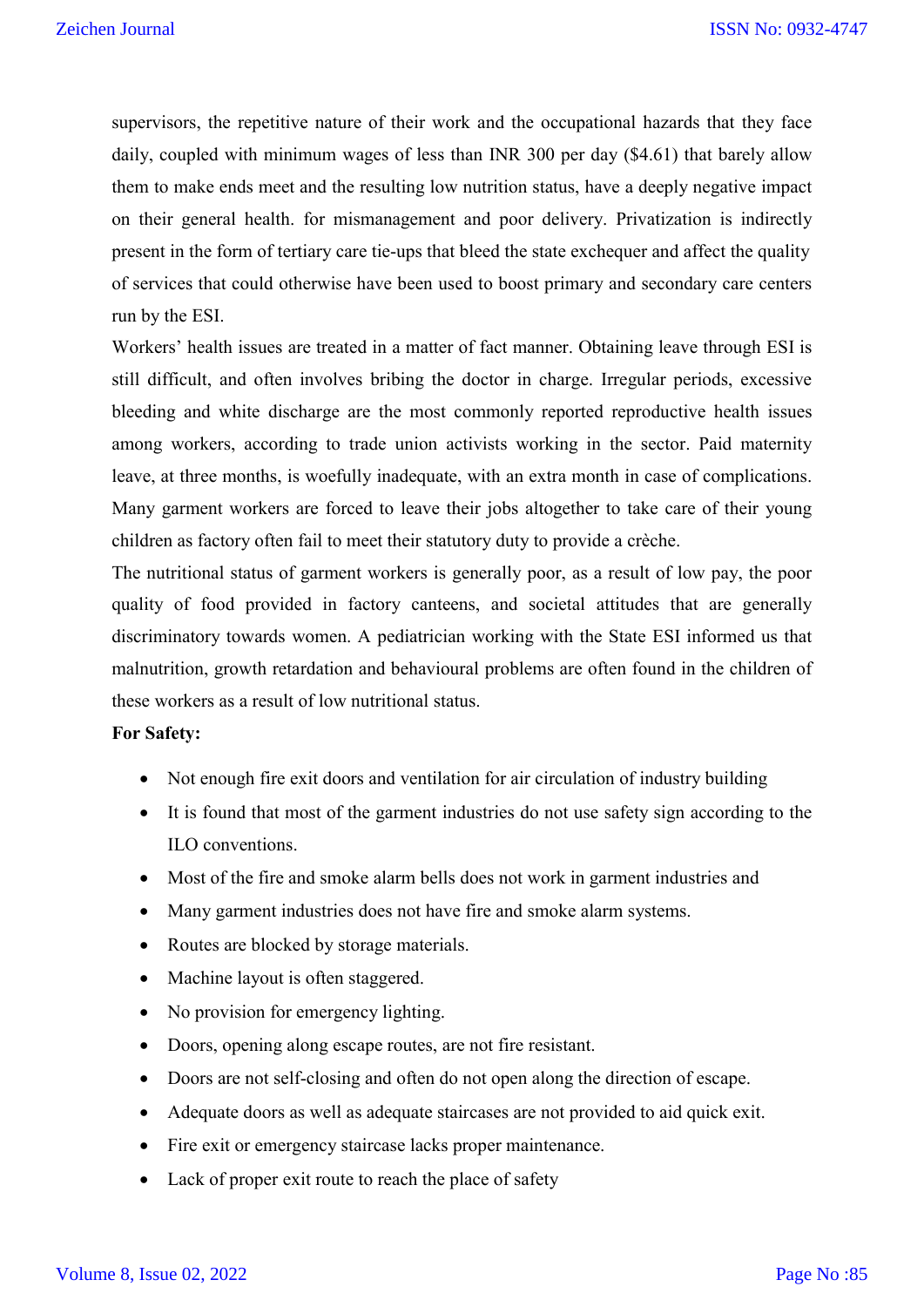- Parked vehicles, goods and rubbish on the outside of the building obstruct exits to the open air.
- Fire in a Bangladesh factory is likely to spread quickly because the principle of Compartmentalization isn't practiced.
- Lack of awareness among the workers and the owners

**Baby care center for the female worker:** As most of our garment workers are women, they have to carry their small new born child to the factories as there is no one to look after these children at home. As their no baby care facilities in most of our factories these workers have to face untold sufferings; carrying their children in their lap in severe cold and severe heat during hot season, exposing the children to severe health hazard. Management has to look into this particular problem by making special facilities so that these particular workers have this facility for their uninterrupted routine work in their factories.

**Conclusion:** The concept of women empowerment is very much essential for the developing country like India which can precursor of poverty elimination and uplifting human rights. Social oppression and economic inequality creates unfavourable situations for rural women who are actually belonging to extremely poor income group. As a patriarchal society, men have supreme authority to control both households and society whereas women generally kept in their house. Women's are becoming vulnerable in India because of their less access to household resources, poor knowledge and skills, huge domestic workloads, and limited part in household decision making (Sebstad and Cohen 2002). Women are unequally treated by the family members and sometimes restrict them to go outside such as to join garment sector which means women have no voice in the family.

#### **References:**

- Duflo, E. (2012). Women Empowerment And Economic Development. Journal Of Economic Literature, 50(4), 1051–1079.
- Narayana, A., & Ahamad, T. (2016). Role of media in accelerating women empowerment. Int. J. Adv. Educ. Res, 1, 16-19.
- Hans, V. B. (2019). Women Empowerment In India And Financial Inclusion Barriers. International Research Journal of Shri Param Hans Education & Research Foundation Trust, 9(3), 344-352.
- Singh, K. (2016). Importance of education in empowerment of women in India. Motherhood Intern J Multidisciplinary Res Dev, 1(1), 39-48.